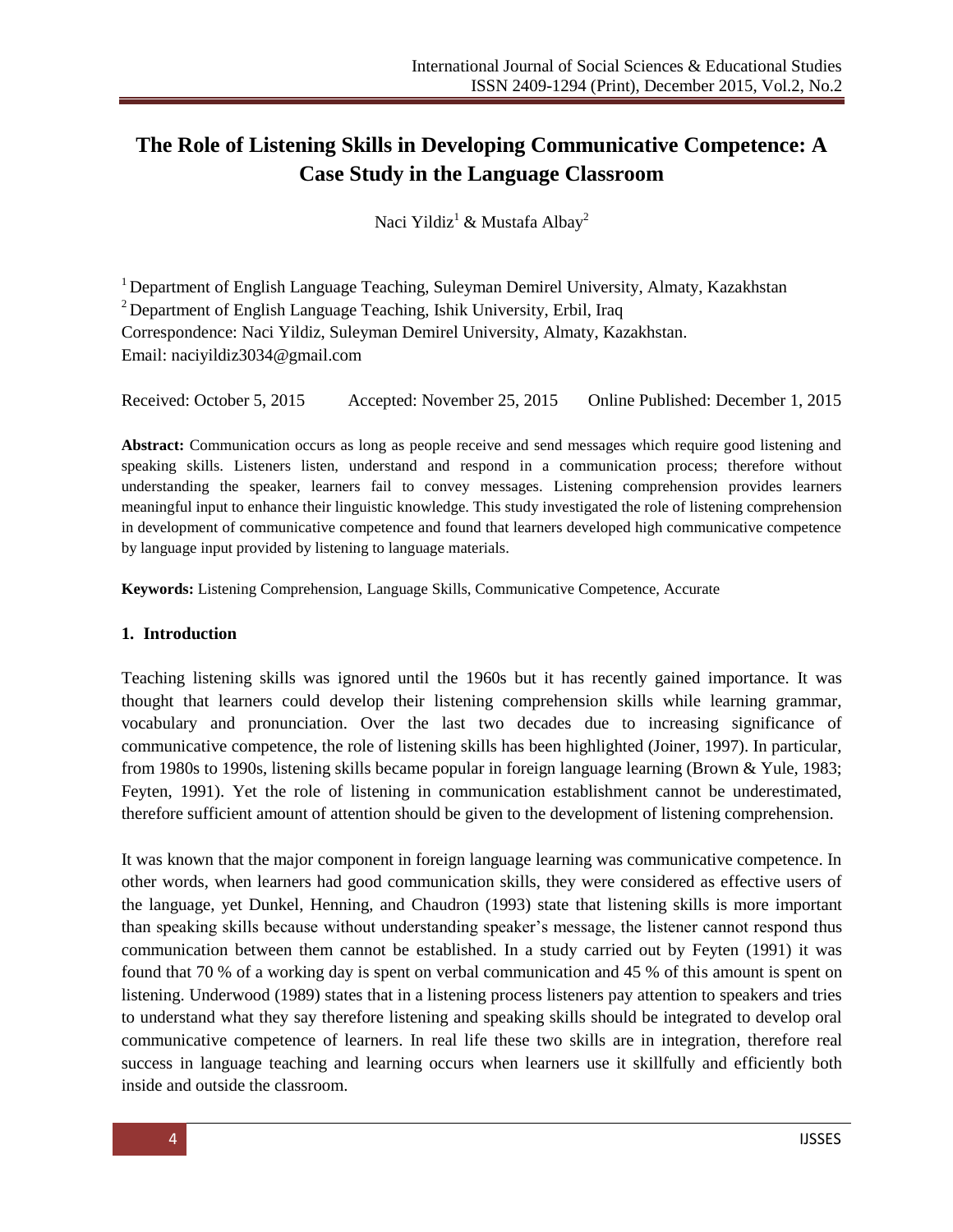### **2. Literature Review**

Foreign language learners need language input to improve their level of proficiency. Listening can provide learners the input they need. When listeners listen to listening texts, in particular to native speakers, their listening proficiency will enhance and they will stand a better chance of using the language effectively. In order to have a good mastery of listening comprehension, learners listening materials are fundamental in the language learning process.

Learners in a listening process should focus on messages to decode them. This requires concentration, linguistic knowledge, background knowledge, competence and skill to construct meaning. Therefore listening is an active process. Underwood (1989) points out that aural process has three stages:

- $\triangleright$  In the first stage learners structure what they hear or listen to into meaningful forms. Background information about the topic help learners make correct predictions and have better comprehension.
- $\triangleright$  Learners in the second stage work on the information they receive through listening. This stage requires learners to have linguistic competence. Along with the previous knowledge learners will try to decode the information accurately.
- $\triangleright$  In the third stage learners transmit the information into their long term memory so that they could retrieve whenever they need later.

During communication people receive and send messages. This process requires learners to have good listening and speaking skills. But without comprehending the speaker's message, an accurate response cannot be given hence the impact of listening skills on speaking skills is indispensable. Learners listen, understand, and respond so that they can establish communication. Listening skills will enable learners to communicate with other people. Listening plays a key role in communication and foreign language learning (Dunkel, 1986; Krashen, 1982). It should be borne in mind that without understanding the speakers' message learners are not able to respond appropriately for that reason listening at the same time facilitates the other skills (Vandergrift, 1999). Simply put, listening influences the development of other language skills. When learners obtain input, they are involved in language activities. This engagement will allow learners to learn the target language. Rubin (1994), Dunkel (1991), Anderson and Lynch (1988) claim that listening provides the most important component for communication. Oxford (1993) advocates the same idea and states that "listening is perhaps the most fundamental language skill" (p. 205).

McKeating (1981) suggests that learners pass through some processes in constructing the meaning of a message;

- $\triangleright$  Perception
- $\triangleright$  Decoding
- $\triangleright$  Prediction and selection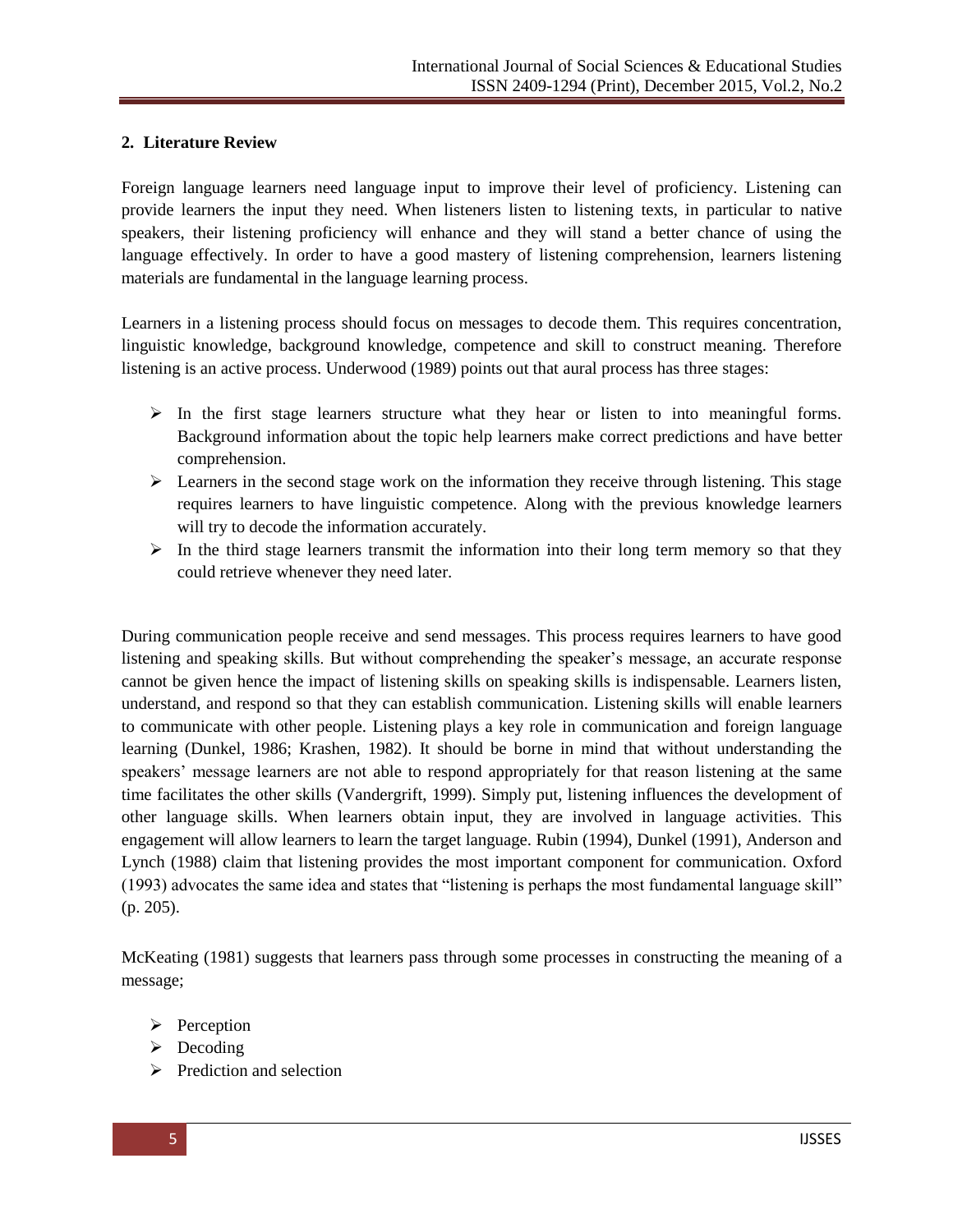In the perception process, learners identify the speech sounds. Linguistic and non-linguistic resources contribute to construction of meaning and learners are able to change speech into meaningful words. Decoding occurs when learners try to make sense of messages through chunks. These chunks after becoming meaningful for the learners are kept in short term memory. Later on, they are kept in long term memory. Learners might not understand all words in a message but prediction helps learners to understand accurately without knowing all words. When language elements are predictable learners can easily process them. Oller's (1974) term 'expectancy' indicates that learners capacity to predict has a key role in listening comprehension. Under normal circumstances it is very difficult to listen to a speech and answer some questions related to it but predicting cues will allow learners to interpret the content of speech.

### **Research Questions:**

- 1) Does listening skills develop communicative competence of learners?
- 2) Does listening skills develop other language skills of learners?

### **3. Research Method**

### **3.1 Design of the Study**

This study investigated the contribution of listening skills to communicative competence development. Descriptive research method was applied because the study aimed to describe a situation in language learning without using cause and effect hence it did not describe what caused a situation. A questionnaire was conducted and the collected data was analyzed without making any predictions.

### **3.2 Sample Selection**

Ishik University preparatory school students participated the study. The university administration gave the researchers the permission to conduct a questionnaire at the university. Random sampling was used to avoid a biased representation of a group. Each individual is chosen by chance and each member of the population has an equal chance of being included in the sample. The number of students at Ishik University Preparatory school is 250 but a total of 100 students participated in filling in the questionnaires (N=100).

### **3.3 Data Collection**

A questionnaire was conducted to gather information from individuals. Information that is unique to individuals was gathered in this research without any manipulation, thus the situation is described as it exists. The collected data is quantitative therefore statistical techniques were used to summarize the information. In this study the researchers used a five point Likert scale ranging from strongly disagree to strongly agree. The collected data was analyzed through the Statistical Package for the Social Sciences (SPSS) using simple frequency distributions.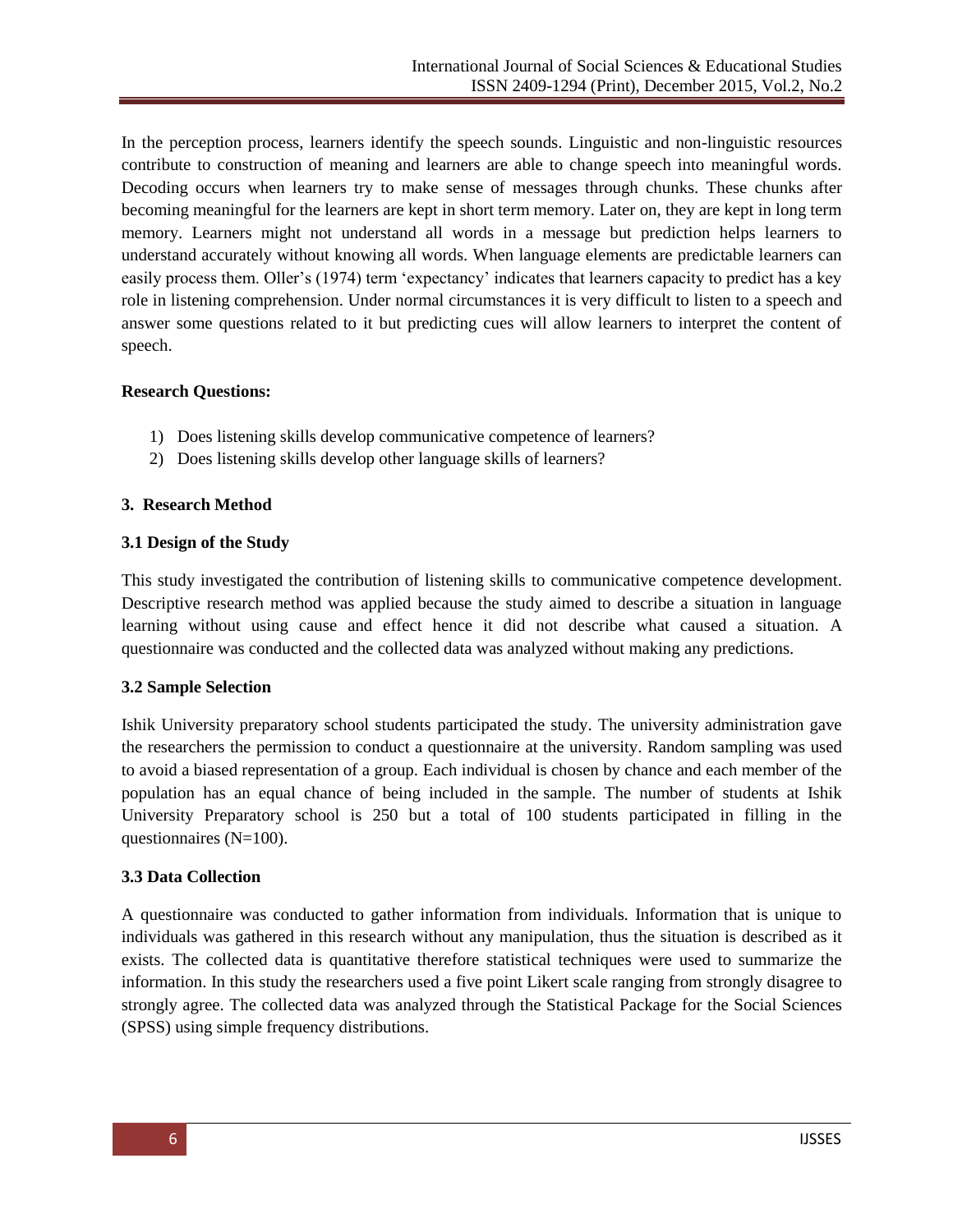# **3.4 Findings**

Table 1: Reliability Statistics

| Cronbach's | N of Items |
|------------|------------|
| Alpha      |            |
|            |            |

In this study the alpha coefficient for the seven items is .937, suggesting that the items have high internal consistency.

Table 2: Descriptive Statistics

|                            | N         | Minimum          | Maximum          |           | Mean       | Std. Deviation |
|----------------------------|-----------|------------------|------------------|-----------|------------|----------------|
|                            | Statistic | <b>Statistic</b> | <b>Statistic</b> | Statistic | Std. Error | Statistic      |
| Listening_Fundamental      | 100       | 3                | 5                | 4.25      | .061       | .609           |
| Promote Other Skills       | 100       | 3                | 5                | 4.20      | .064       | .636           |
| Improve_Proficiency        | 100       | 3                | 5                | 4.16      | .055       | .545           |
| Listening_Motivation       | 100       | 3                | 5                | 4.20      | .062       | .620           |
| Listening_Awareness        | 100       | 3                | 5                | 4.18      | .059       | .593           |
| Listening_Speaking_Integra | 100       | 3                | 5                | 4.18      | .058       | .575           |
| ted                        |           |                  |                  |           |            |                |
| Listening_Develop_Commu    | 100       | 3                | 5                | 4.18      | .058       | .575           |
| nication                   |           |                  |                  |           |            |                |
| Valid N (listwise)         | 100       |                  |                  |           |            |                |

Table 2 shows the specific results for each variable that was entered into the analysis.

Table 3: Listening is the most fundamental of the four language skills

| Listening_Fundamental |                       |           |         |                      |                       |  |  |
|-----------------------|-----------------------|-----------|---------|----------------------|-----------------------|--|--|
|                       |                       | Frequency | Percent | <b>Valid Percent</b> | Cumulative<br>Percent |  |  |
|                       | Ambivalent            | 9         | 9.0     | 9.0                  | 9.0                   |  |  |
| Valid                 | Agree                 | 57        | 57.0    | 57.0                 | 66.0                  |  |  |
|                       | <b>Strongly Agree</b> | 34        | 34.0    | 34.0                 | 100.0                 |  |  |
|                       | Total                 | 100       | 100.0   | 100.0                |                       |  |  |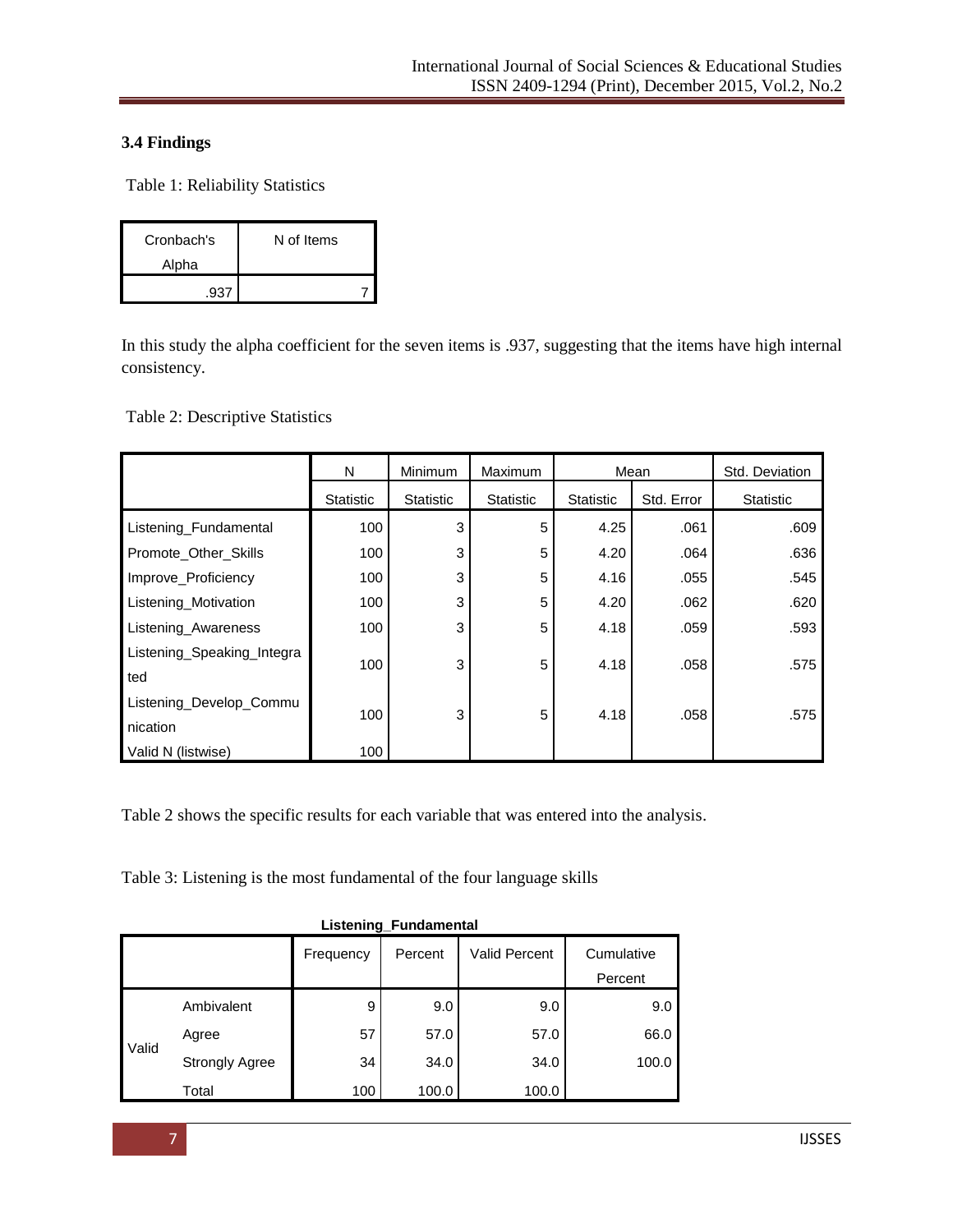The "Valid Percent" column shows that 34.0 % strongly agree and 57.0 % agree that listening is the most fundamental of the four language skills. A total of 91.0 % of the participants agree that listening takes priority over other language skills.

Table 4: The development of listening skills improve other language skills

| <b>Promote Other Skills</b> |                                                                       |     |       |       |       |  |  |
|-----------------------------|-----------------------------------------------------------------------|-----|-------|-------|-------|--|--|
|                             | <b>Valid Percent</b><br>Cumulative<br>Percent<br>Frequency<br>Percent |     |       |       |       |  |  |
| Valid                       | Ambivalent                                                            | 12  | 12.0  | 12.0  | 12.0  |  |  |
|                             | Agree                                                                 | 56  | 56.0  | 56.0  | 68.0  |  |  |
|                             | <b>Strongly Agree</b>                                                 | 32  | 32.0  | 32.0  | 100.0 |  |  |
|                             | Total                                                                 | 100 | 100.0 | 100.0 |       |  |  |

The "Valid Percent" column shows that 32.0 % strongly agree and 56.0 % agree that the development of listening skills improve other language skills. A total of 88.0 % of the participants agree that listening comprehension development contributes to the enhancement of other language skills.

Table 5: Listening skills promotes overall language proficiency

| <b>Improve Proficiency</b> |                       |           |         |                      |                       |  |  |
|----------------------------|-----------------------|-----------|---------|----------------------|-----------------------|--|--|
|                            |                       | Frequency | Percent | <b>Valid Percent</b> | Cumulative<br>Percent |  |  |
|                            | Ambivalent            | 8         | 8.0     | 8.0                  | 8.0                   |  |  |
| Valid                      | Agree                 | 68        | 68.0    | 68.0                 | 76.0                  |  |  |
|                            | <b>Strongly Agree</b> | 24        | 24.0    | 24.0                 | 100.0                 |  |  |
|                            | Total                 | 100       | 100.0   | 100.0                |                       |  |  |

**Improve\_Proficiency**

The "Valid Percent" column shows that 24.0 % strongly agree and 68.0 % agree that listening provides them with language knowledge. A total of 92.0 % of the participants agree that listening helps learners with language proficiency.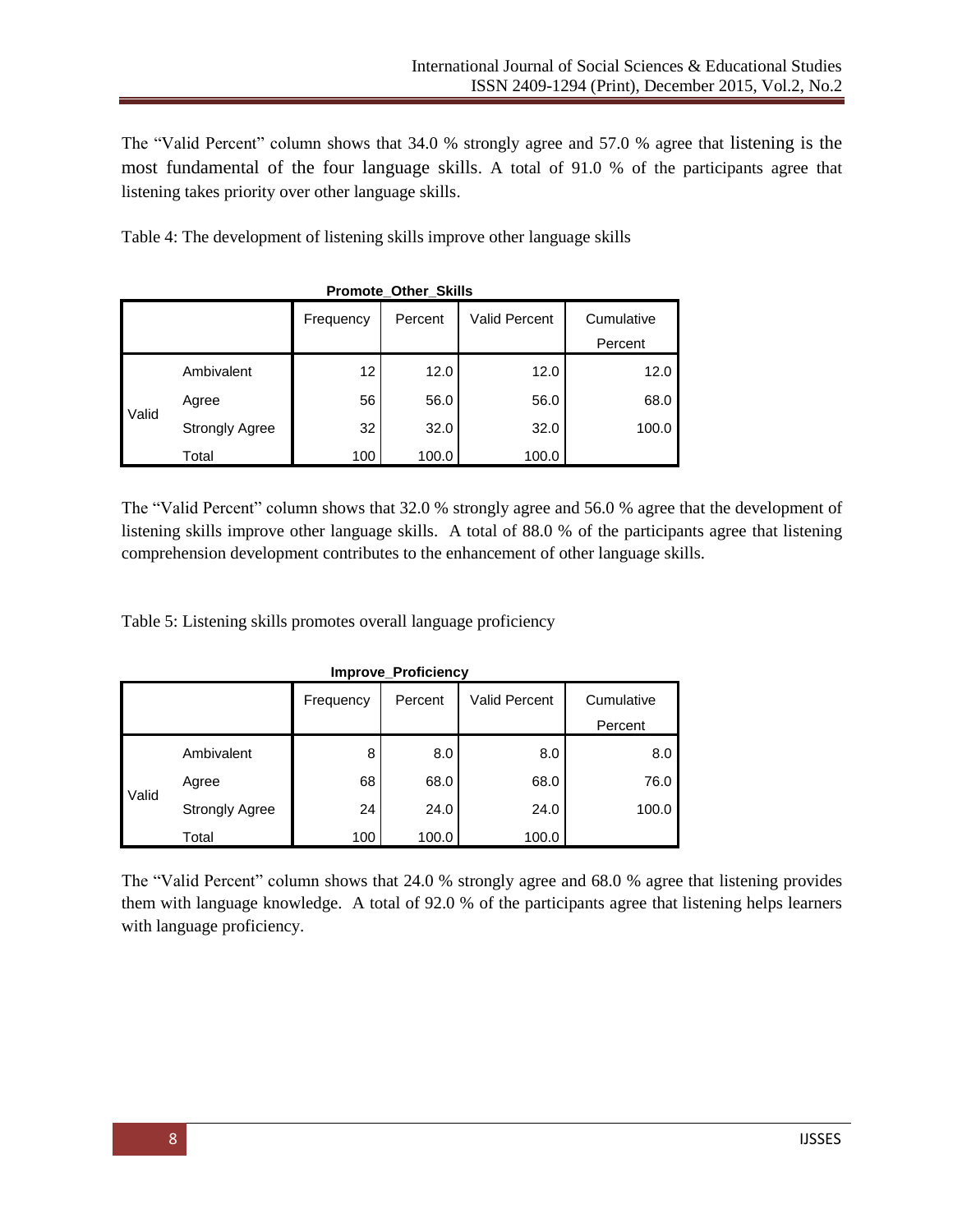| <b>Listening_Motivation</b>                                |                       |     |       |       |         |  |
|------------------------------------------------------------|-----------------------|-----|-------|-------|---------|--|
| <b>Valid Percent</b><br>Cumulative<br>Frequency<br>Percent |                       |     |       |       |         |  |
|                                                            |                       |     |       |       | Percent |  |
| Valid                                                      | Ambivalent            | 11  | 11.0  | 11.0  | 11.0    |  |
|                                                            | Agree                 | 58  | 58.0  | 58.0  | 69.0    |  |
|                                                            | <b>Strongly Agree</b> | 31  | 31.0  | 31.0  | 100.0   |  |
|                                                            | Total                 | 100 | 100.0 | 100.0 |         |  |

Table 6: Listening skills improvement motivates learners for language learning

The "Valid Percent" column shows that 31.0 % strongly agree and 58.0 % agree that as learners enhance their listening comprehension their motivation towards language learning rises. A total of 89.0 % of the participants agree that listening comprehension development motivates and inspires learners to achieve better in language learning.

Table 7: Listening fosters language awareness of learners

| <b>Listening Awareness</b>                                 |                       |     |       |       |         |  |
|------------------------------------------------------------|-----------------------|-----|-------|-------|---------|--|
| <b>Valid Percent</b><br>Cumulative<br>Percent<br>Frequency |                       |     |       |       |         |  |
|                                                            |                       |     |       |       | Percent |  |
| Valid                                                      | Ambivalent            | 10  | 10.0  | 10.0  | 10.0    |  |
|                                                            | Agree                 | 62  | 62.0  | 62.0  | 72.0    |  |
|                                                            | <b>Strongly Agree</b> | 28  | 28.0  | 28.0  | 100.0   |  |
|                                                            | Total                 | 100 | 100.0 | 100.0 |         |  |

The "Valid Percent" column shows that 28.0 % strongly agree and 62.0 % agree that listening allows learners to become aware of how language is used in real life circumstances. A total of 90.0 % of the participants agree that listening is a perfect opportunity to learn how language is used effectively in real life.

Table 8: Listening and speaking skills should be integrated while teaching

| Listening Speaking Integrated |                       |           |         |                      |            |  |
|-------------------------------|-----------------------|-----------|---------|----------------------|------------|--|
|                               |                       | Frequency | Percent | <b>Valid Percent</b> | Cumulative |  |
|                               |                       |           |         |                      | Percent    |  |
| Valid                         | Ambivalent            | 9         | 9.0     | 9.0                  | 9.0        |  |
|                               | Agree                 | 64        | 64.0    | 64.0                 | 73.0       |  |
|                               | <b>Strongly Agree</b> | 27        | 27.0    | 27.0                 | 100.0      |  |
|                               | Total                 | 100       | 100.0   | 100.0                |            |  |

**Listening\_Speaking\_Integrated**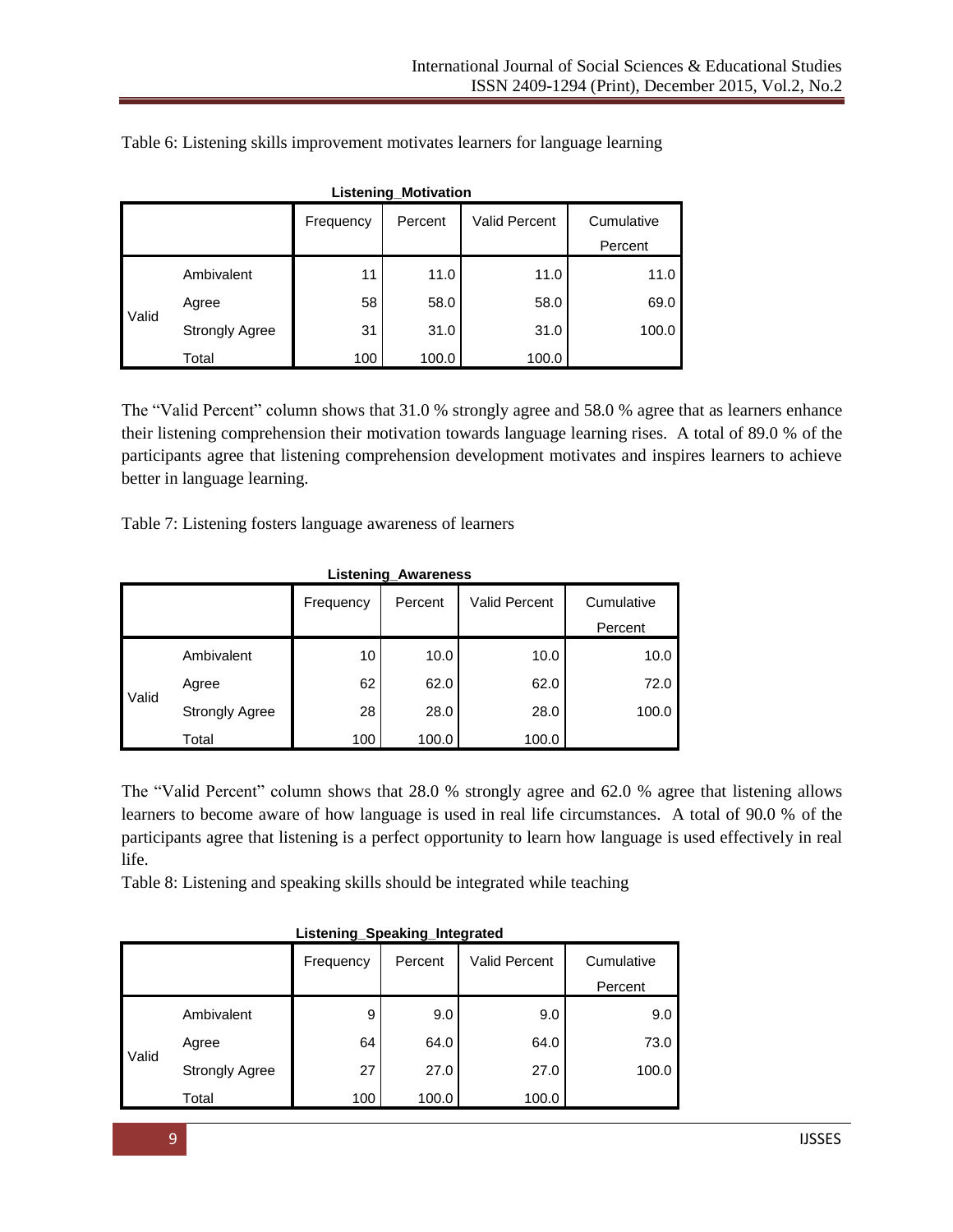The "Valid Percent" column shows that 27.0 % strongly agree and 64.0 % agree that listening and speaking skills should be integrated while teaching. A total of 91.0 % of the participants agree that integration of these skills lead to the use of each other.

Table 9: Listening develops communicative competence of learners

| Listering Develop Communication |                       |           |         |                      |            |  |  |
|---------------------------------|-----------------------|-----------|---------|----------------------|------------|--|--|
|                                 |                       | Frequency | Percent | <b>Valid Percent</b> | Cumulative |  |  |
|                                 |                       |           |         |                      | Percent    |  |  |
|                                 | Ambivalent            | 9         | 9.0     | 9.0                  | 9.0        |  |  |
| Valid                           | Agree                 | 64        | 64.0    | 64.0                 | 73.0       |  |  |
|                                 | <b>Strongly Agree</b> | 27        | 27.0    | 27.0                 | 100.0      |  |  |
|                                 | Total                 | 100       | 100.0   | 100.0                |            |  |  |

**Listening\_Develop\_Communication**

The "Valid Percent" column shows that  $27.0$  % strongly agree and  $64.0$  % agree that listening develops communicative competence of learners. A total of 91.0 % of the participants agree that listening has a pivotal role in the development of competency in communication.

## **4. Discussion and Conclusion**

In the last ten years much of the attention has been devoted to listening comprehension development in foreign language teaching and learning. To make sense of the incoming information, listening comprehension ability of the learners is of prime concern. Language learners interact in spoken communication through interpreting the aural input provided by listening.

Learners during listening process acquire correct pronunciation of words, how to use words and structures accurately in a sentence. Listening helps learners decode linguistic knowledge and utilize it for successful communication. In other words, comprehensible input through listening leads to comprehensible output in the target language. Rost (2001) stresses the role of listening in language acquisition and concludes that "a key difference between more successful and less successful acquirers relates in large part to their ability to use listening as a means of acquisition" (p. 94). Listening is the primary skill for language acquisition and prerequisite for the development of other language skills.

Communicative language teaching puts emphasis on proficiency. Listening can provide learners large amount of language input to remove barriers in communication process. Moreover, listening and speaking are in integration in real life hence they affect each other. Learners fail to respond appropriately if they do not understand the input.

By the same token, this study found that listening comprehension development enhances language skills of learners, improve their motivation towards language learning, and increase their language awareness. 91 % of the participants in this study consider listening as the most fundamental skill. 92 % of the